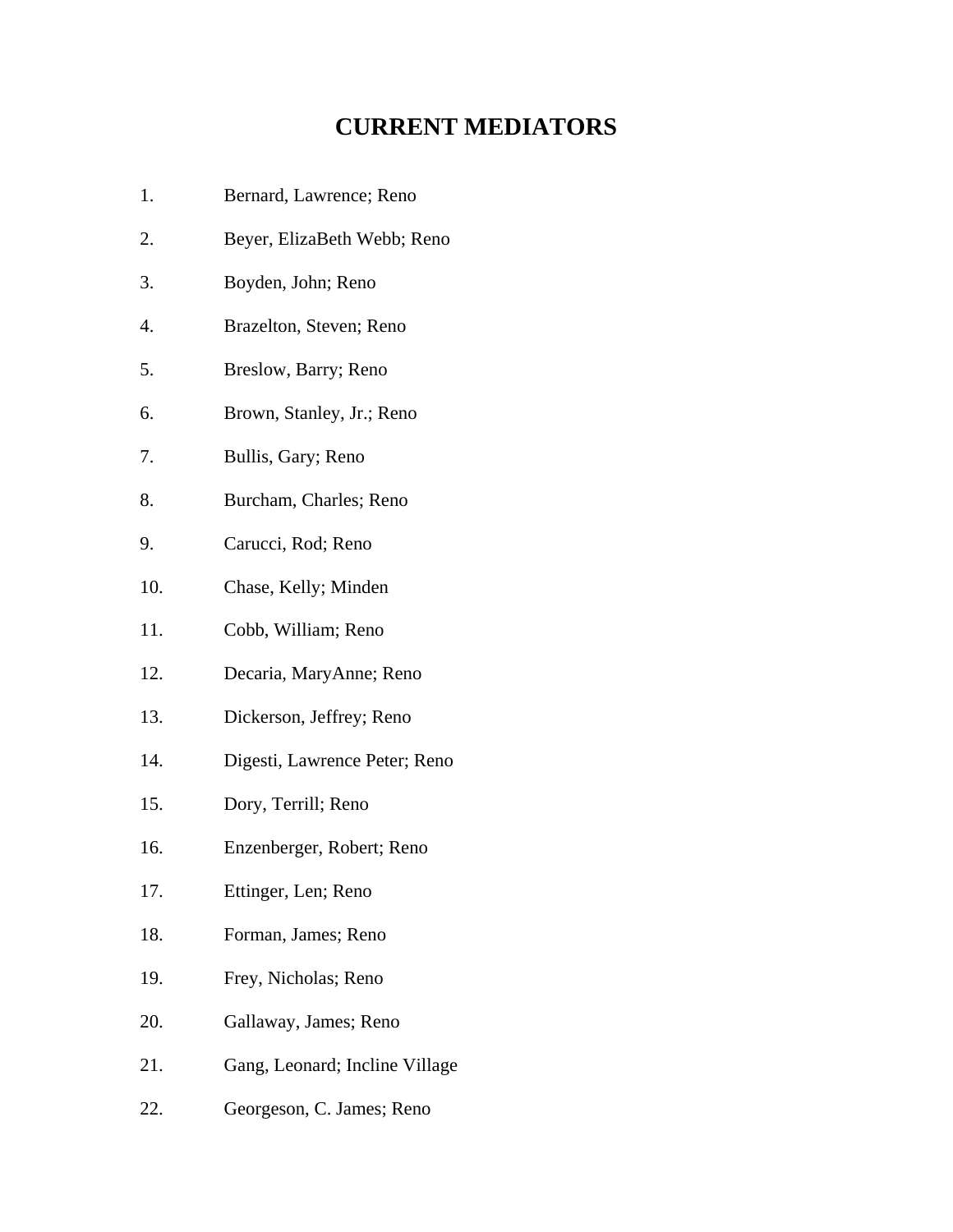- 23. Glasson, Richard; Lake Tahoe
- 24. Greiner, Jill I.; Reno
- 25. Hales, James; Minden
- 26. Hall, Glade; Reno
- 27. Hamilton, David; Reno
- 28. Hardy, Del; Reno
- 29. Harris, David; Reno
- 30. Hawkins, John; Reno
- 31. Hill, Richard; Reno
- 32. Holderer, Gayle; Incline Village
- 33. Hope, John; Reno
- 34. Jordan, Kenneth; Carson City
- 35. Karp, Kevin; Reno
- 36. Kendrick-Heaverne, Carolyn; Fallon
- 37. Kennedy, Jack; Reno
- 38. Kent, Stephen; Reno
- 39. King, Jonathan; Reno
- 40. Kinney, Patrick; Reno
- 41. Lamboley, Paul H.; Reno
- 42. Levitt, Lansford; Reno
- 43. Logar, Ronald; Reno
- 44. Martin, Patrick James; Reno
- 45. Menchetti, D.G.; Incline Village